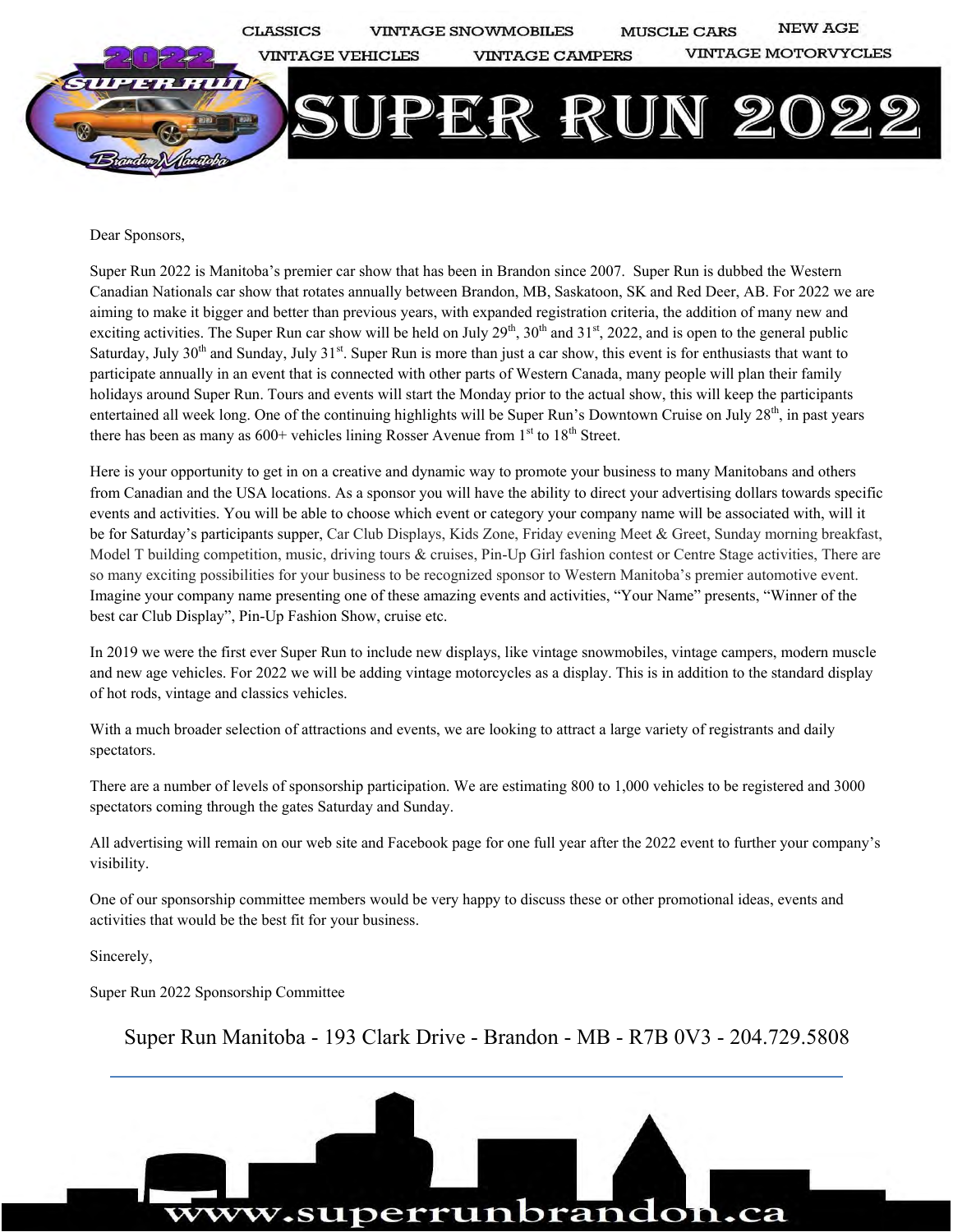

### Platinum Sponsors

#### **\$10,000 and up**

- **"Super Run Presented by (Your Company Name)"**
- **Prominently displayed on main page of the Super Run website**
- **Displayed on the official Super Run poster**
- **Prominently listed on a sign by the Center Stage as a Platinum sponsor**
- **Pick your favorite show vehicle and present the winner with an award with your name on it**
- **Prominently displayed on Super Run T-shirts to be sold at the event**
- **Name mentioned hourly at the event Saturday and Sunday**
- **2 vehicle registrations**
- **25 visitor tickets per day**
- **8 meal wrist bands good for Friday's Meet & Greet, Saturday's featured meal and Sunday's**
- **Your company banner can be displayed on site all weekend**
- **Featured in the official program given to all registered participant and for sale**
- **Listed on the table top holders**
- **One year additional advertising on the Super Run website and first chance to sign up as a sponsor the following year**

**\*\*\* Other perks to be negotiated** 

### Gold

#### **\$7,500.00**

- **Prominently displayed on main page of the Super Run website**
- **Prominently displayed on the official Super Run poster**
- **Listed on a sign by the Center Stage as a Gold sponsor**
- **Pick your favorite show vehicle and present the winner with an award with your name on it**
- **Displayed on the Super Run T-shirts to be sold at the event (arm logo)**
- **Name mentioned hourly at the event Saturday and Sunday**
- **2 vehicle registrations**
- **15 visitor tickets per day**
- **6 meal wrist bands good for Friday's Meet & Greet, Saturday's featured meal and Sunday's breakfast**
- **Your company banner can be displayed on site all weekend**
- **Featured in the official program given to all registered participant and for sale**
- **Listed on the table top holders**
- **One year additional advertising on the Super Run website and first chance to sign up as a sponsor the following year**

ww.superrunbrandon.ca

**\*\*\* Other perks to be negotiated**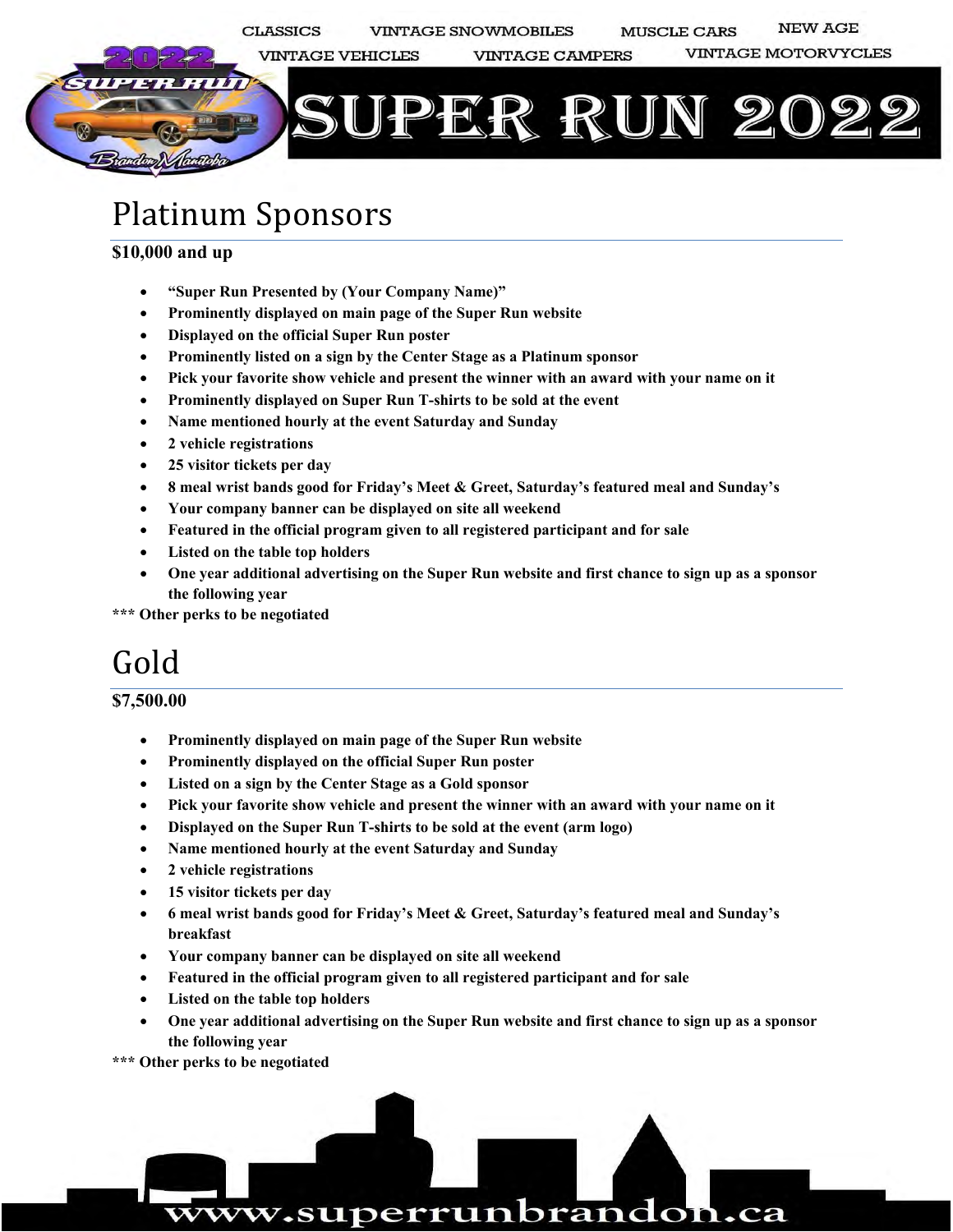

# Silver

#### **\$5,000.00**

- **Displayed on main page of the Super Run website**
- **Displayed on the official Super Run poster**
- **Listed on a sign by the Center Stage as a Silver sponsor**
- **Displayed on Super Run T-shirts to be sold at the event**
- **Name mentioned every 2 hours on Saturday and Sunday**
- **2 vehicle registrations**
- **10 visitor tickets per day**
- **4 meal wrist bands good for Friday's Meet & Greet, Saturday's featured meal and Sunday's breakfast**
- **Your company banner can be displayed on site all weekend**
- **Featured in the official program given to all registered participant and for sale**
- **Listed on the table top holders**
- **One year additional advertising on the Super Run website and first chance to sign up as a sponsor the following year**

**\*\*\* Other perks to be negotiated** 

# Bronze

### **\$2,500.00**

- **Displayed on main page of the Super Run website**
- **Displayed on the official Super Run poster**
- **Listed on a sign by the Center Stage as a Bronze sponsor**
- **Name mentioned every 2 hours on Saturday and Sunday**
- **1 vehicle registration**
- **6 visitor tickets per day**
- **2 meal wrist bands good for Friday's Meet & Greet, Saturday's featured meal and Sunday's breakfast**
- **Your company banner can be displayed on site all weekend**
- **Featured in the official program given to all registered participant and for sale**
- **Listed on the table top holders**
- **One year additional advertising on the Super Run website and first chance to sign up as a sponsor the following year**

**\*\*\* Other perks to be negotiated**